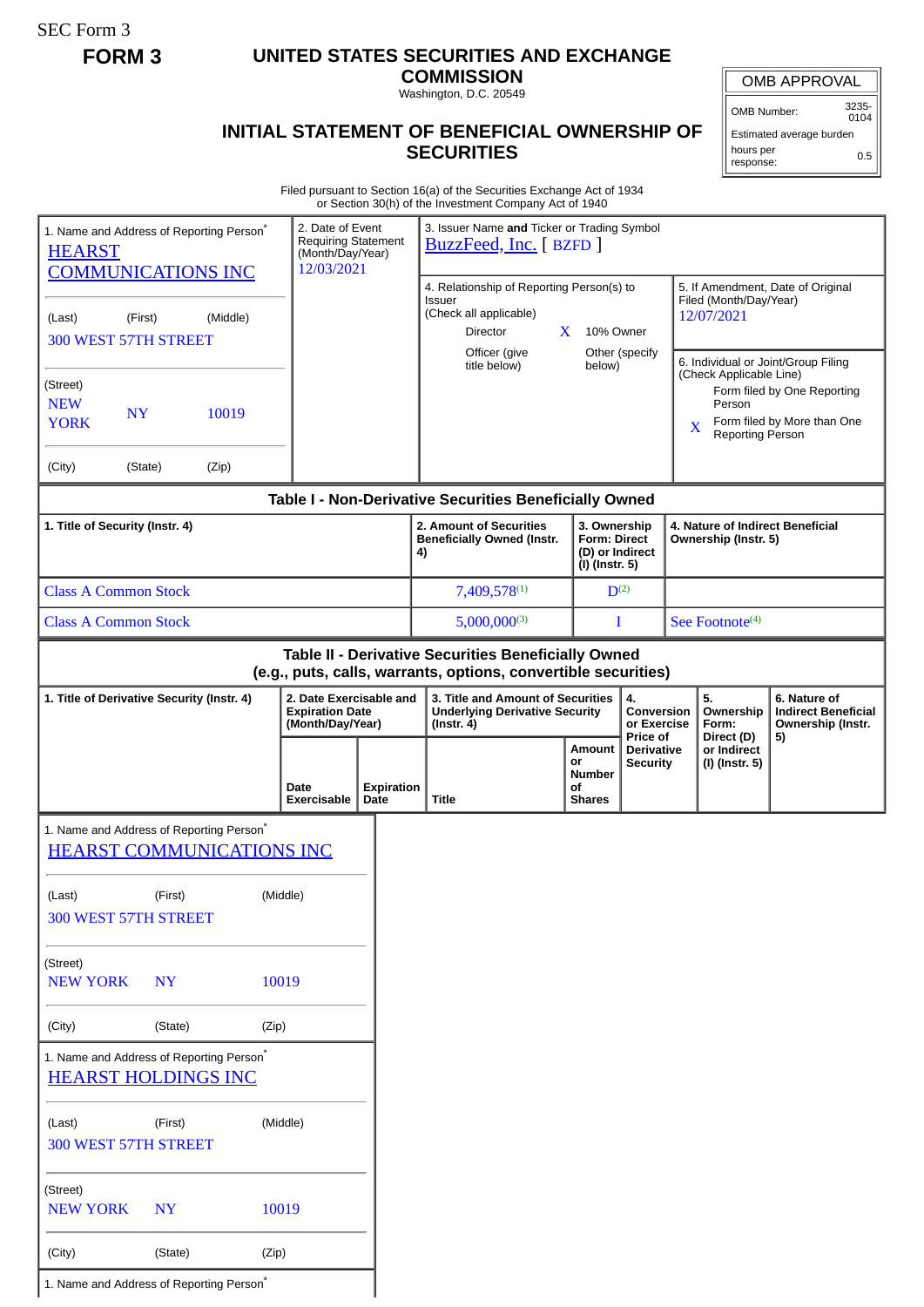| <b>HEARST CORP</b>                                                                 |         |          |  |  |  |  |  |  |
|------------------------------------------------------------------------------------|---------|----------|--|--|--|--|--|--|
| (Last)                                                                             | (First) | (Middle) |  |  |  |  |  |  |
| <b>300 WEST 57TH STREET</b>                                                        |         |          |  |  |  |  |  |  |
| (Street)<br>NEW YORK NY                                                            |         | 10019    |  |  |  |  |  |  |
| (City)                                                                             | (State) | (Zip)    |  |  |  |  |  |  |
| 1. Name and Address of Reporting Person <sup>®</sup><br><u>HDS II, Inc.</u>        |         |          |  |  |  |  |  |  |
| (Last)<br><b>300 WEST 57TH STREET</b>                                              | (First) | (Middle) |  |  |  |  |  |  |
| (Street)<br>NEW YORK NY                                                            |         | 10019    |  |  |  |  |  |  |
| (City)                                                                             | (State) | (Zip)    |  |  |  |  |  |  |
| 1. Name and Address of Reporting Person <sup>®</sup><br><b>HEARST FAMILY TRUST</b> |         |          |  |  |  |  |  |  |
| (Last)<br><b>300 WEST 57TH STREET</b>                                              | (First) | (Middle) |  |  |  |  |  |  |
| (Street)<br>NEW YORK NY                                                            |         | 10019    |  |  |  |  |  |  |
| (City)                                                                             | (State) | (Zip)    |  |  |  |  |  |  |

## **Explanation of Responses:**

1. Represents shares of the issuer's Class A Common Stock received pursuant to a business combination (the "Business Combination") which was effectuated in accordance with the terms of an Agreement and Plan of Merger dated as of June 24, 2021 (the "Merger Agreement") among: (i) the issuer; (ii) wholly-owned subsidiaries of the issuer; and (iii) the company formerly known as Buzzfeed, Inc. ("Original BuzzFeed"), which became a wholly-owned subsidiary of the issuer upon completion of the Business Combination. At the Effective Time (as defined in the Merger Agreement), the reporting entities' shares of all classes of the capital stock of Original BuzzFeed were exchanged for the shares of Class A Common Stock of the issuer reported in this row, based on an exchange ratio of .306 to 1.

2. Hearst Communications, Inc. ("HCI") is the direct owner of the shares of the issuer's Class A Common Stock set forth in this row. HCI is a subsidiary of Hearst Holdings, Inc. ("HHI"). HHI is a wholly-owned subsidiary of The Hearst Corporation ("THC"). THC is a wholly-owned subsidiary of The Hearst Family Trust (the "Trust"). Under Rule 16a-1 of the Securities and Exchange Act of 1934 (the "Act"), HHI, THC, and the Trust may also be deemed to be beneficial owners of these securities.

3. Received in connection with the completion of the acquisition of all of the membership interests of CM Partners, LLC ("Complex Networks"). The issuer's Class A Common Stock reported in this row was paid to HDS II, Inc. ("HDS"), a wholly-owned subsidiary of the reporting entity, in addition to cash proceeds, in exchange for HDS's entire equity interest in Complex Networks in a transaction that occurred simultaneously with completion of the Business Combination and resulted in Complex Networks being a direct, whollyowned subsidiary of Original BuzzFeed and an indirect, wholly-owned subsidiary of the issuer.

4. HDS is the direct owner of the shares of the issuer's Class A Common Stock set forth in this row. HDS is a wholly owned subsidiary of HCI. HCI is directly and indirectly owned as more particularly described in Footnote 2, above, on this Form. Under Rule 16a-1 of the Act, HCI, HHI, THC, and the Trust may also be deemed to be beneficial owners of these securities.

## **Remarks:**

This Form is being amended to include The Hearst Family Trust as a member of the reporting group. The Hearst Family Trust was originally omitted due to technical issue with its EDGAR filer codes. The Form is otherwise unmodified.

| /s/ Mitchell I. Scherzer,       |            |
|---------------------------------|------------|
| <b>Hearst Communications,</b>   |            |
| <b>Inc., Executive Vice</b>     | 01/03/2022 |
| <b>President and Chief</b>      |            |
| Financial Officer               |            |
| /s/ Mitchell I. Scherzer,       |            |
| <b>Hearst Holdings, Inc.,</b>   |            |
| <b>Executive Vice President</b> | 01/03/2022 |
| and Chief Financial             |            |
| <b>Officer</b>                  |            |
| /s/ Mitchell I. Scherzer,       |            |
| The Hearst Corporation,         |            |
| <b>Executive Vice President</b> | 01/03/2022 |
| and Chief Financial             |            |
| <b>Officer</b>                  |            |
| /s/ Michael E. Bachmann,        | 01/03/2022 |
| <b>HDS II, Inc., Vice</b>       |            |